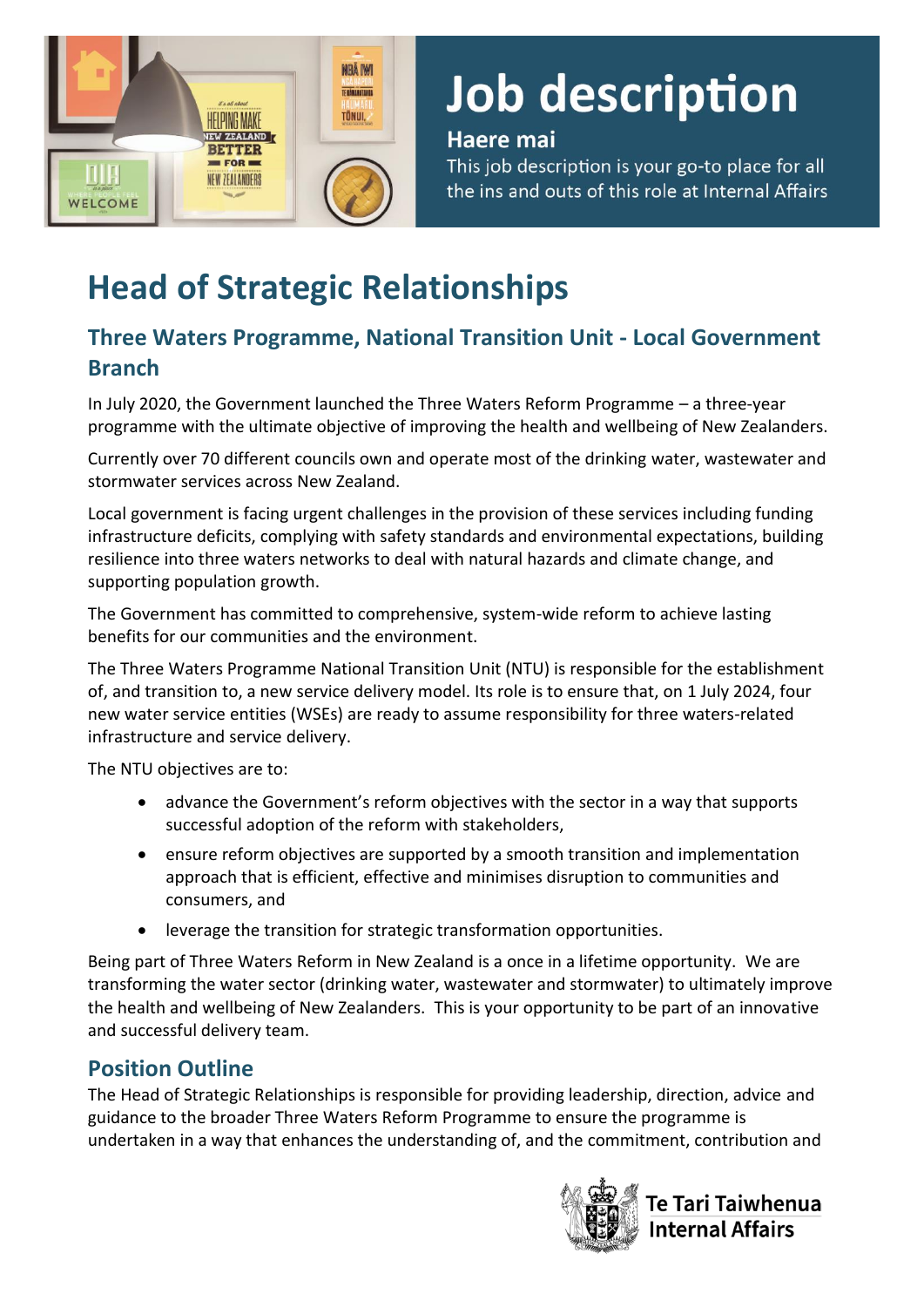buy-in to, the change by key stakeholders across the water sector, local government, and central government.

The Head of Strategic Relationships leads the development, implementation and evaluation of strategic, tactical and operational stakeholder engagement strategies, plans and initiatives that align with the National Transition Unit's (NTU) strategic direction. They are accountable for the effective management of the Programme's interface with key partners and stakeholders, including Iwi, the water sector, local government, other government agencies and other key entities, and they oversee all engagement activity across the Reform programme.

The role leads a team that is responsible for facilitating effective engagement with local government entities and other key stakeholders in each of the four regions, and with key stakeholders nationally. The unit works in partnership with the Strategic Relations Iwi/Māori function to deliver an integrated and comprehensive partnership and engagement approach that reflects the Crown's commitment to partnering with Māori.

This role is expected to connect and integrate across the wider branch, and the Department, and all positions have a responsibility to support the team in the delivery of the four new water service entities by 1 July 2024.

The position accountabilities may change over time to accommodate programme scope and timeframes.

- **Reporting to**: Executive Director, National Transition Unit, Three Waters Reform Programme
- **Location:** Flexible
- **Salary range**: TBC

### **What we do matters – our purpose**

Our purpose is to serve and connect people, communities and government to build a safe, prosperous and respected nation.

In other words, it's all about helping to make New Zealand better for New Zealanders.

# **How we do things around here – our principles**



#### **We make it easy, we make it work**

- Customer centred
- Make things even better

#### **We're stronger together**

- Work as a team
- Value each other

#### **We take pride in what we do**

- Make a positive difference
- Strive for excellence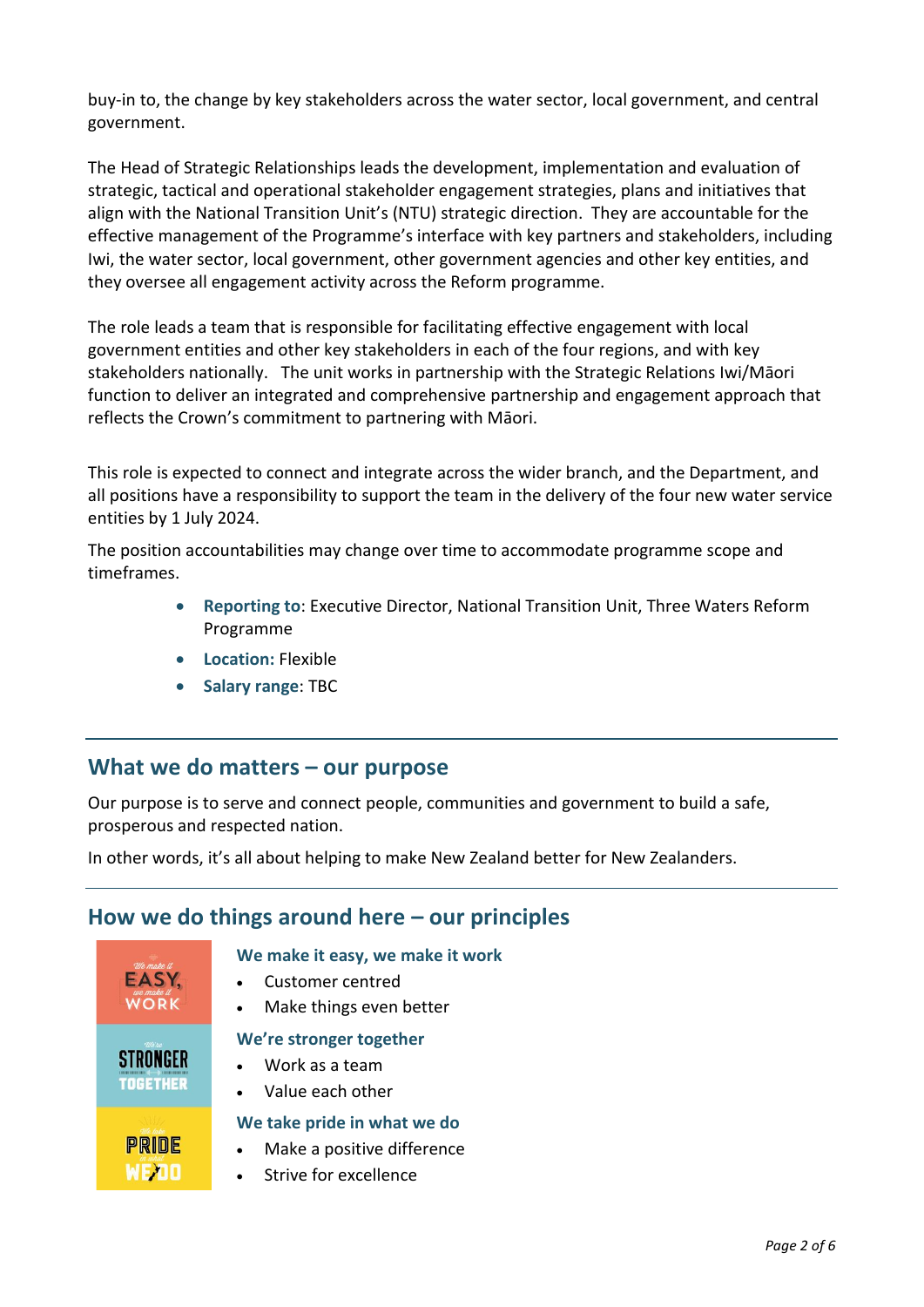# **Working effectively with Māori**

Te Aka Taiwhenua – our Māori Strategic Framework – enables us to work effectively with Māori. Te Aka Taiwhenua is underpinned by our mātāpono – Kotahitanga, Manaakitanga, Whānaungatanga, He Tāngata.

As DIA is an agent of the Crown, Te Tiriti o Waitangi/The Treaty of Waitangi is important to everything we say or do. We recognise it as an enduring document central to New Zealand's past, present and future. Building and maintaining meaningful relationships is important to work effectively with Māori, stakeholders and other agencies. We accept our privileged role and responsibility of holding and protecting the Treaty of Waitangi / Te Tiriti o Waitangi.

# **Spirit of service**

Ka mahitahi mātou o te ratonga tūmatanui kia hei painga mō ngā tāngata o Aotearoa i āianei, ā, hei ngā rā ki tua hoki. He kawenga tino whaitake tā mātou hei tautoko i te Karauna i runga i āna hononga ki a ngāi Māori i raro i te Tiriti o Waitangi. Ka tautoko mātou i te kāwanatanga manapori. Ka whakakotahingia mātou e te wairua whakarato ki ō mātou hapori, ā, e arahina ana mātou e ngā mātāpono me ngā tikanga matua o te ratonga tūmatanui i roto i ā mātou mahi.

In the public service we work collectively to make a meaningful difference for New Zealanders now and in the future. We have an important role in supporting the Crown in its relationships with Māori under the Treaty of Waitangi. We support democratic government. We are unified by a spirit of service to our communities and guided by the core principles and values of the public service in our work.

#### What you will do to contribute

#### **Support to the Executive Director (ED)**

- Support the ED to execute their responsibilities in leading the NTU and in their leadership role
- Contribute to the collective leadership of the Three Waters Reform and Leadership Team cadre, providing advice and involving other leaders as appropriate in decision making, including communicating outcomes
- Lead as a member of the NTU SLT and provide strategic, proactive and timely stakeholder relationship and engagement advice to the ED and NTU SLT to support decision making and alignment of strategic direction.
- Encourage connections and ways of working across the Three Waters Programme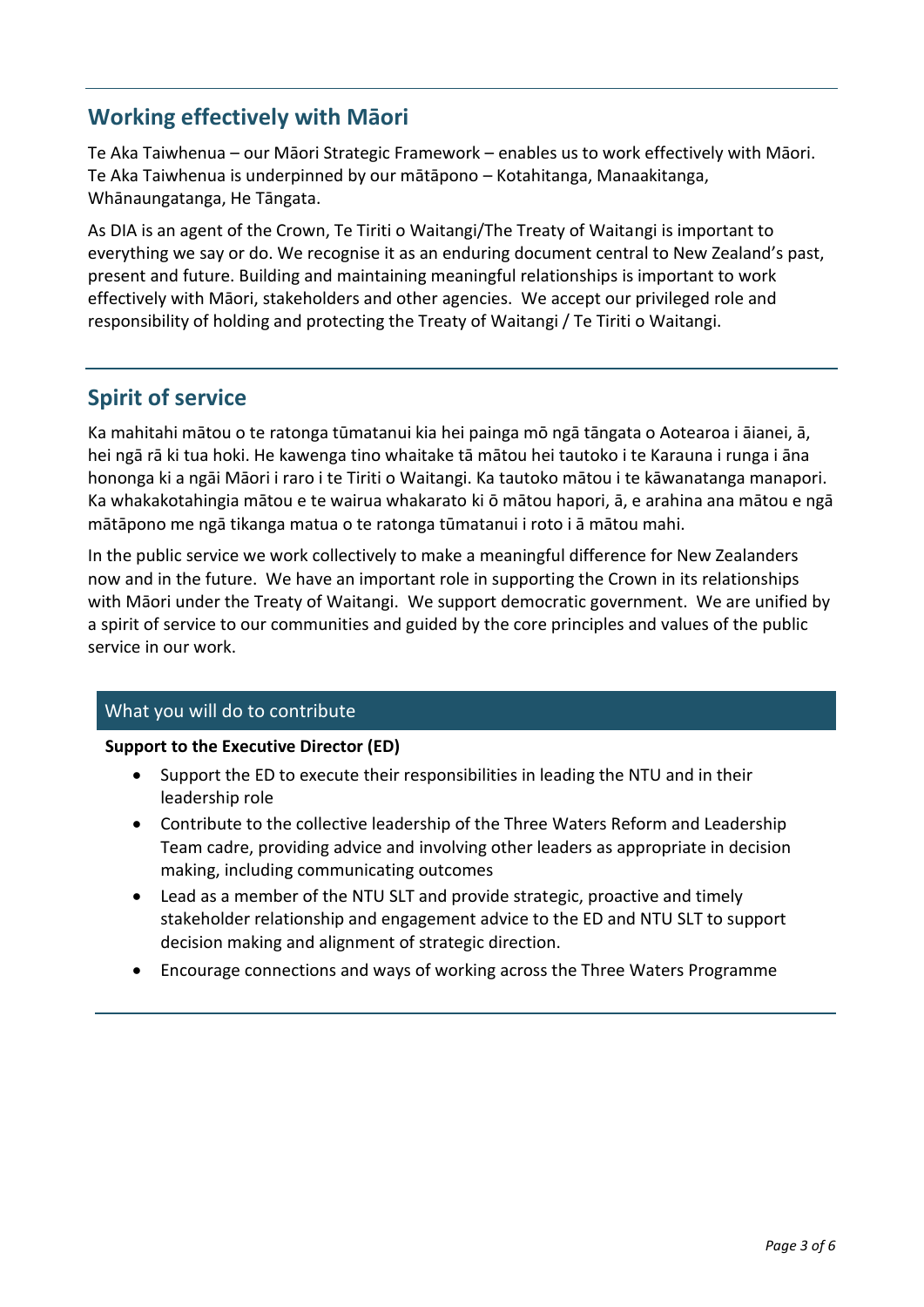#### **Strategic Engagement and Communications**

- In conjunction with the Three Waters Programme Leadership Team, plan and direct the implementation of multiple, complex and integrated stakeholder and sector engagement programmes and initiatives
- Lead and manage the engagement strategy for transition activity across local government, industry and other agencies
- Work to understand agendas and priorities of key stakeholders and systematically monitor current and future needs
- Successfully navigate a complex sector and political environment and play a leadership role in establishing partnerships and collaborations with key agencies, stakeholders and communities to deliver outcomes
- Preserve, develop and maintain effective Māori–Crown relationships. Use the Crown's Treaty obligations to inform how we move forward strategically.
- Support Council Interface Managers to manage local government relationships and engagement
- Identify new stakeholders and create new partnerships/relationships between DIA and interested parties
- Prepare contingency plans with allocated shared resources to meet the demands of stakeholders/crisis

#### **Ways of Working across the Three Waters Programme**

- Work closely with the broader Three Waters Reform Programme business groups to develop a principles-based prioritisation framework and ways of working across the Three Waters Programme to ensure a cohesive approach, and alignment and consistency in messaging, channels, and timing.
- Work closely and collaborative with the Ministerial Servicing team to ensure effective delivery of advice and support to the Minister
- Work closely with DIA Partnership Directors to leverage existing relationships in these areas
- Facilitate and encourage information-sharing around good practice for engagement and risk management strategies
- Build and maintain the strategic stakeholder engagement capability across the Programme

#### **People and Team Leadership**

- Maintain oversight of the work, performance, and wellbeing of the Strategic Relationships team
- Strategically connect and direct the team's work providing support and guidance and be an escalation point for issues
- Ensure systems are in place to manage information flows and decision-making processes
- Lead the team in a manner which fosters and encourages a positive culture and environment consistent with the principles and behaviours of DIA and that leads to a highly engaged work force
- Model a strong public service ethic, especially in times of complexity, including providing robust advice and ensuring value for money in the team's activities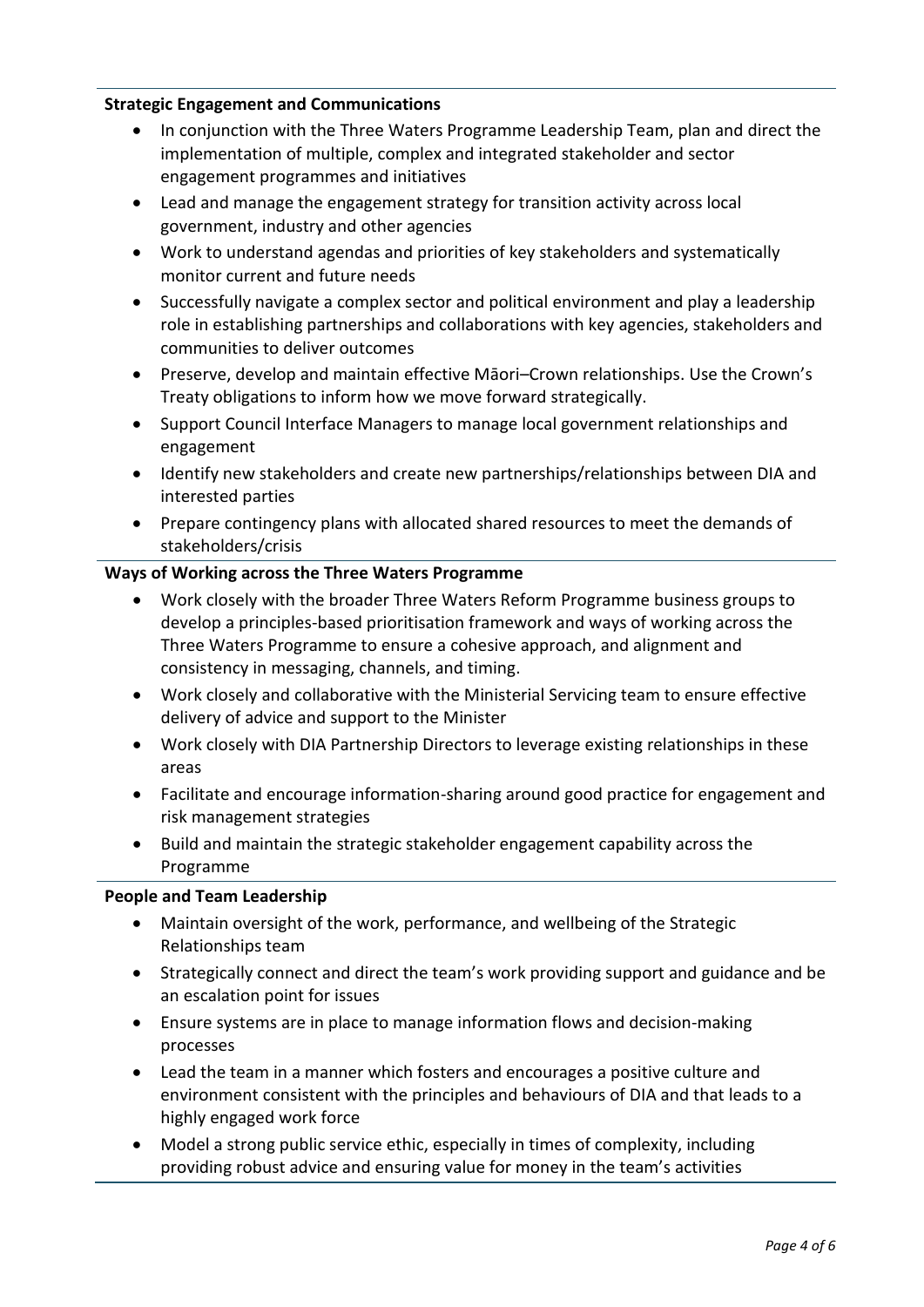#### **Health and safety (for self)**

- Work safely and take responsibility for keeping self and colleagues free from harm
- Report all incidents and hazards promptly
- Know what to do in the event of an emergency
- Cooperate in implementing return to work plans

#### **Health and safety (for team)**

- Inform, train and equip staff to carry out their work safely
- Ensure prompt and accurate reporting and investigation of all workplace incidents and injuries
- Assess all hazards promptly and ensure they are managed

#### **Who you will work with to get the job done**

| Internal | <b>Strategic Relationship Unit Staff</b>                                         |
|----------|----------------------------------------------------------------------------------|
|          | Three Waters National Transition Unit Leadership Team and Staff                  |
|          | Three Waters Reform Business Group Leadership Team and Staff                     |
|          | Three Waters Iwi/Māori Business Group Leadership Team and staff                  |
|          | Relevant managers and staff across the Local Government Branch and the wider DIA |
| External | Minister of Local Government and their staff                                     |
|          | <b>Local Establishment Entities</b>                                              |
|          | NTU Transition Board/Local Establishment Entity Boards                           |
|          | Iwi, hapū, whanau and wider Māori communities                                    |
|          | Iwi leaders and representatives                                                  |
|          | Other Government Departments and Agencies                                        |
|          | Local Government, Industry bodies and representatives, suppliers                 |

#### **Your delegations**

| Human Resources and financial delegations |  |
|-------------------------------------------|--|
| Direct reports                            |  |

#### **What you will bring**

#### **Experience:**

- A proven history in developing and implementing innovative, organisation-wide stakeholder engagement strategies within a large and complex environment
- Significant experience in engaging and communicating with multiple and diverse stakeholder and client groups
- A demonstrated history of achievement in the development and delivery of high-quality strategic stakeholder engagement and relationship management advice
- Successful experience in leading and managing high performing teams
- Extensive experience working in partnership with key stakeholders to deliver outcomes and achieve results
- Significant experience in engaging and communicating with multiple and diverse stakeholder and client groups
- Proven success in achieving organisational engagement outcomes and delivering effective results
- Proven ability to make a strong contribution in thought leadership and innovative thinking to create positive impact